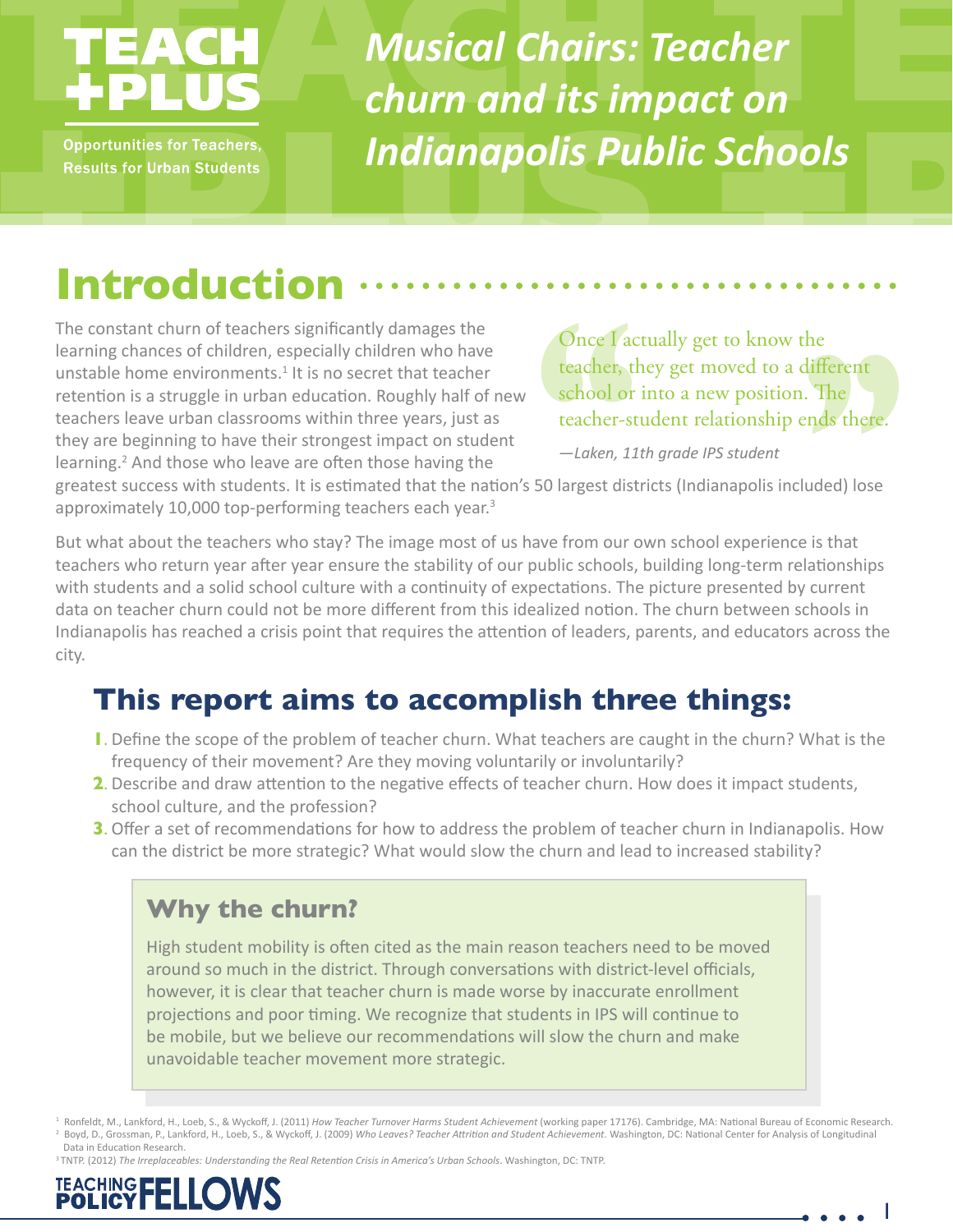## **The Scope of the Problem**

To better understand the scale of teacher churn in Indianapolis, an electronic survey was sent out to current and former Indianapolis Public School educators across Indianapolis. The predominant way teachers were reached was through an email sent by district administration. We received 512 responses from teachers who have worked in Indianapolis Public Schools at some point in their careers, 399 of whom currently teach in IPS. This represents a sample size of approximately one-fifth of the total teaching force of the district. Teachers were asked for the following information:

- **1.** What type of school did you transition from?<sup>4</sup>
- **2.** What type of school did you transition to?<sup>5</sup>
- **3.** Why did you transition?<sup>6</sup>
- **4.** If you transitioned voluntarily, what factors contributed to your decision to leave?
- **5.** At what point in your years of experience did this transition take place?

Teachers were able to list up to ten transitions, including leaving the profession entirely.

Findings from the survey suggest that the teaching force in Indianapolis is highly unstable, especially for "New Majority" teachers (teachers with fewer than 10 years' experience).

More than half of second year teachers had transitioned between their first and second year. That is, 53.3 percent of second year teachers reported changing schools after their first year. That number grows significantly in the third year of teaching. 71.1 percent of third year teachers had made at least one transition. For those in their fourth year in the classroom, the number climbs even higher. 84.6 percent of these teachers had made at least one transition.

### **Figure 1:** Teachers who have made at least one transition

| 53%        | of 2nd year teachers have already made one transition (i.e. more than half of teachers<br>who completed their first year of teaching left the school) |  |
|------------|-------------------------------------------------------------------------------------------------------------------------------------------------------|--|
| <b>71%</b> | of 3rd year teachers have already made one transition                                                                                                 |  |
| 85%        | of 4th year teachers have already made one transition                                                                                                 |  |

More than a quarter of teachers with between two and four years' experience had transitioned two or more times.

It appears that rates of churn have accelerated in recent years. For example, when looking at the overall experience of teachers in Indianapolis, both New Majority teachers and veteran teachers, we see that approximately half of New Majority teachers today transferred after their first year. This is in contrast to teachers with more than 10 years' experience, who were only half as likely to leave their first school. Approximately a quarter of veteran teachers reported that they left their first teaching assignment after just one year.

Are these New Majority teachers leaving by choice? Our survey indicates that more than three quarters (78 percent) of teachers who started their teaching careers in IPS and have transitioned in their first two years

<sup>6</sup> Choices included mandate (removed for performance), Reduction in Force (RIF), Displaced (to another IPS school), and Voluntary/Choice.



<sup>4</sup> Choices included IPS, charter, township, private, and out of Marion County.

<sup>&</sup>lt;sup>5</sup> Choices included IPS, charter, township, private, out of Marion County, or left teaching.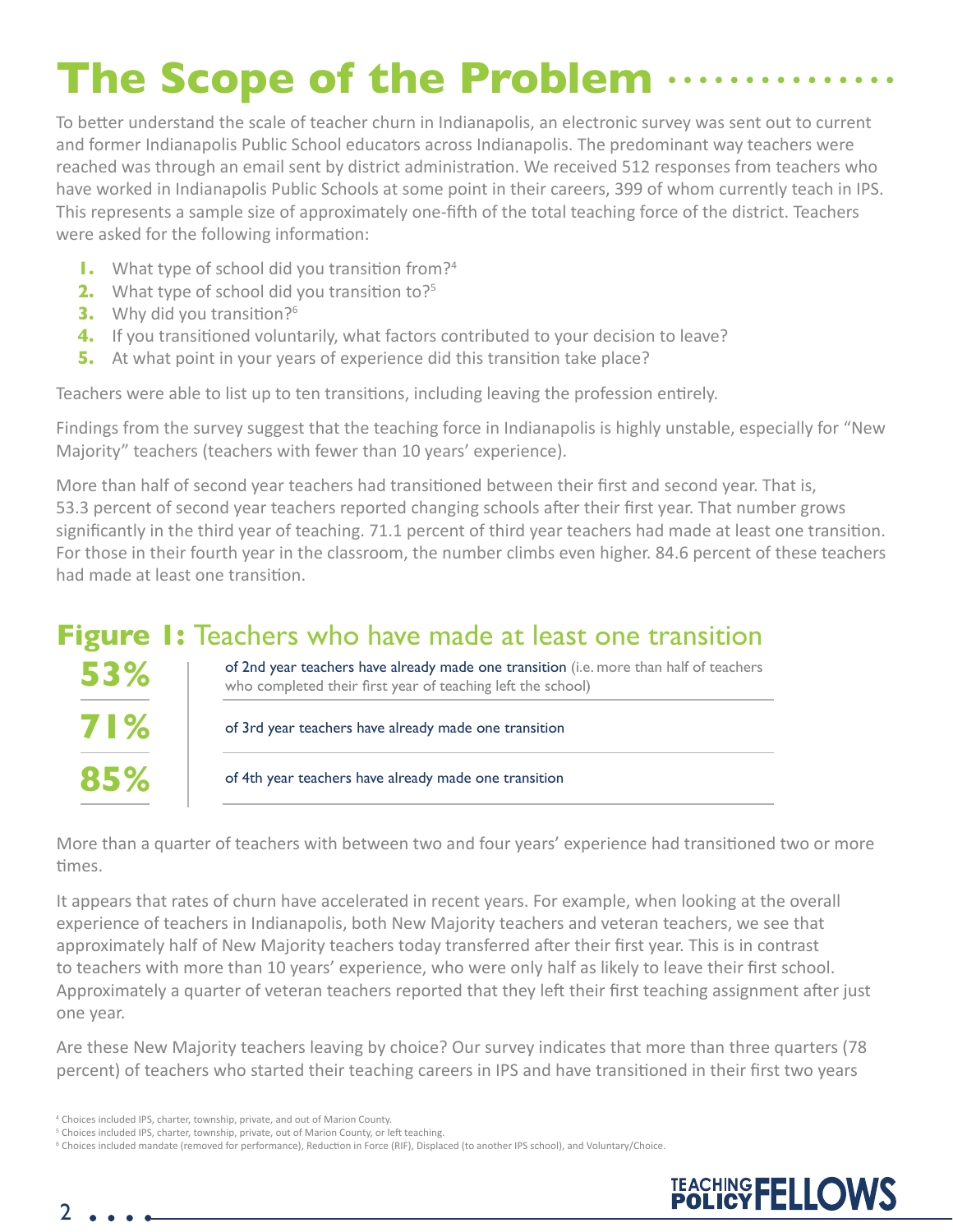have done so involuntarily [Figure 2]. These involuntary transfers include displacements due to declining enrollment within a school or reductions in force, which is a reduction of the entire teaching force in the district due to declining enrollment.<sup>7</sup> Involuntary transitions, or displacements, happen when the district's enrollment projections at a specific school are lower than the current staffing numbers. Public Law 90, the state law that eliminated the use of seniority in teacher hiring and firing decisions, should dramatically decrease these transitions for New Majority teachers; however these results indicate that New Majority teachers continue to be negatively impacted in the early stages of their careers—a time, many teachers argued, when they were most in need of support and consistency.

# **Figure 2:** For New Majority teachers who moved in their first two years...

#### moved involuntarily moved voluntarily **78% 22%**

When teachers make a voluntary choice to leave a school, there are a number of factors that contribute to their decision to leave. More than half of all the teachers who responded had made at least one voluntary transition at some point during their careers. These transitions took place both within and outside of IPS.

For teachers who voluntarily left a school at some point in their career, 49 percent cited school leadership and 40 percent cited school culture as reasons for leaving [Figure 3]. These data points support the findings of many studies on teacher retention—most notably TNTP's The Irreplaceables: Understanding the Real Retention Crisis in America's Urban Schools. Many strategies for retaining great teachers are within the control of the principal. If half of the teachers leaving IPS are doing so because of school leadership, the district must address how leadership is hired and developed. Additional teacher surveys are required to determine the exact aspects of school leadership that impact teachers' decisions to stay or go in a particular school.

## **Figure 3:** Reasons Cited For Voluntary Transfers

| <b>School Leadership</b> | 49% |
|--------------------------|-----|
| <b>Personal Reasons</b>  | 44% |
| <b>School Culture</b>    | 40% |
| <b>School Discipline</b> | 26% |
| <b>Salary/Benefits</b>   | 19% |

7 Choices included mandate (removed for performance), Reduction in Force (RIF), Displaced (to another IPS school), and Voluntary/Choice.

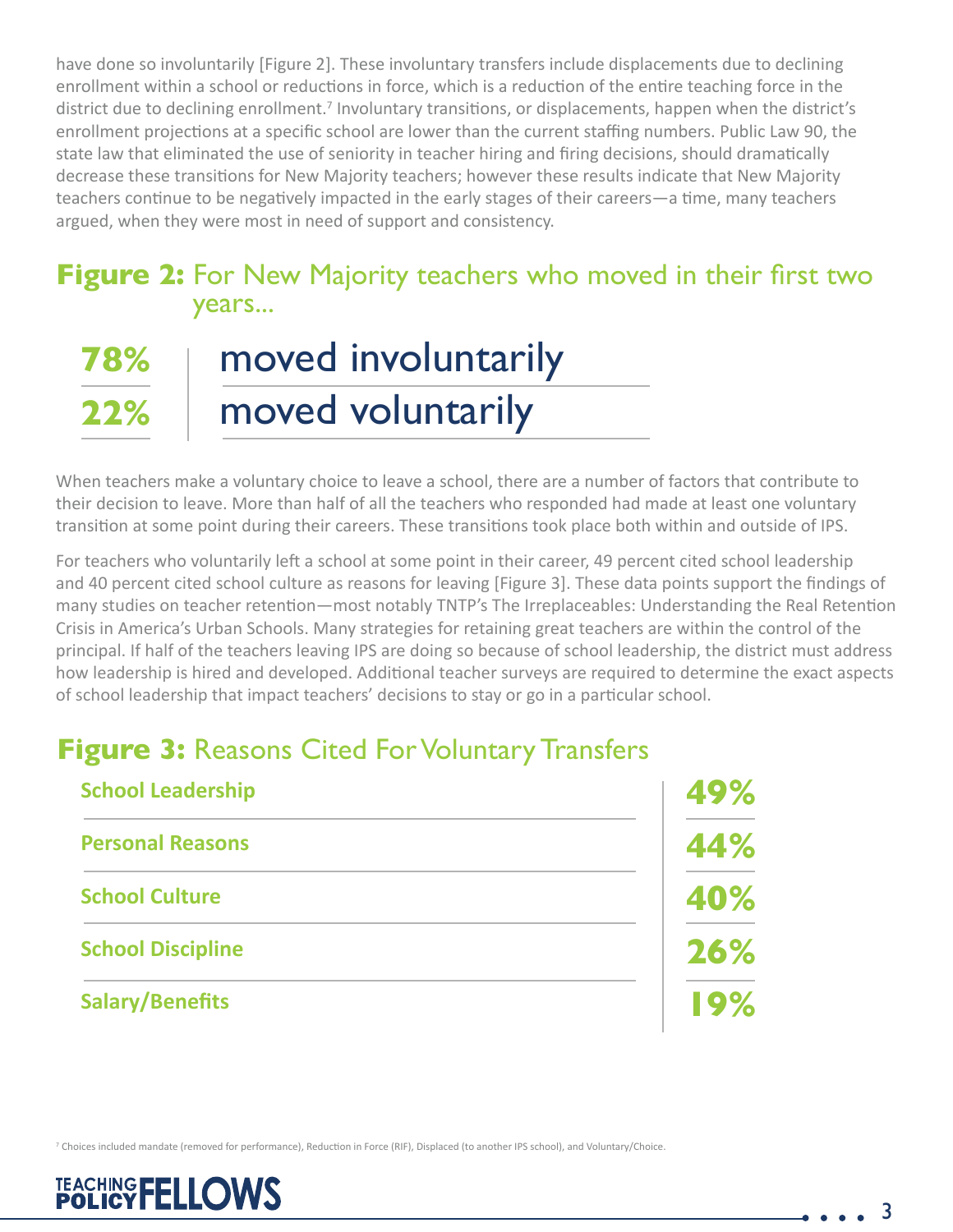School culture, another reason teachers cited for leaving a school, is determined—in large part—by who works in the school. While we cannot determine causation through this survey, the number of involuntary transitions experienced by New Majority teachers appears to correlate with a shift in school culture. For the teachers left behind, this shift in culture may be a contributing factor in their voluntary decision to leave the school.

## **Negative Impacts of Teacher Churn**

Both the empirical and anecdotal data collected through our survey, as well as data from additional bodies of research, indicate three areas that are negatively impacted by teacher churn. Student outcomes, school culture, and the perception of teaching as a profession are all damaged when teachers are shuffled from school to school.

### **Student Outcomes**

Though our survey only captured the experiences of teachers, recent studies indicate that teacher churn also has a negative impact on student achievement. A study estimating the effects of teacher turnover on 850,000 New York City students indicates that "*students in grade levels with higher [teacher] turnover score lower in both English language arts (ELA) and math and that these effects are particularly strong in schools with more*  low-performing and Black students."<sup>8</sup> As indicated in the recommendations of this brief, the district should monitor the churn of teachers, which would allow them to gain a deeper understanding of the impact of churn on the students of IPS.

## **School Culture**

High teacher churn in IPS makes it difficult to forge trust, be invested in a school community, and build relationships with students, parents, and colleagues. Relationships, trust, and investment are three things that naturally deepen with time. School culture is negatively impacted by teacher churn in several ways:

#### *Student-Teacher Relationships*

Building strong relationships with students and families is central to effective teaching. Naturally, those relationships take time to grow and nurture. When teachers, involuntarily or by choice, transition between schools, those relationships are fractured and new ones must be developed—often in completely different environments serving students with entirely different needs.

One teacher stated:

Transitioning from one school to another has left me very discouraged. I was happy in my previous position. [...] I live in the community and had been there my entire career. I had great family relationships and had a demonstrable impact on the kids there...I am unhappy in my current position, forced to build those relationships and earn my respect all over again.

TEACHING FELLOWS

8 Ronfeldt et al (2011).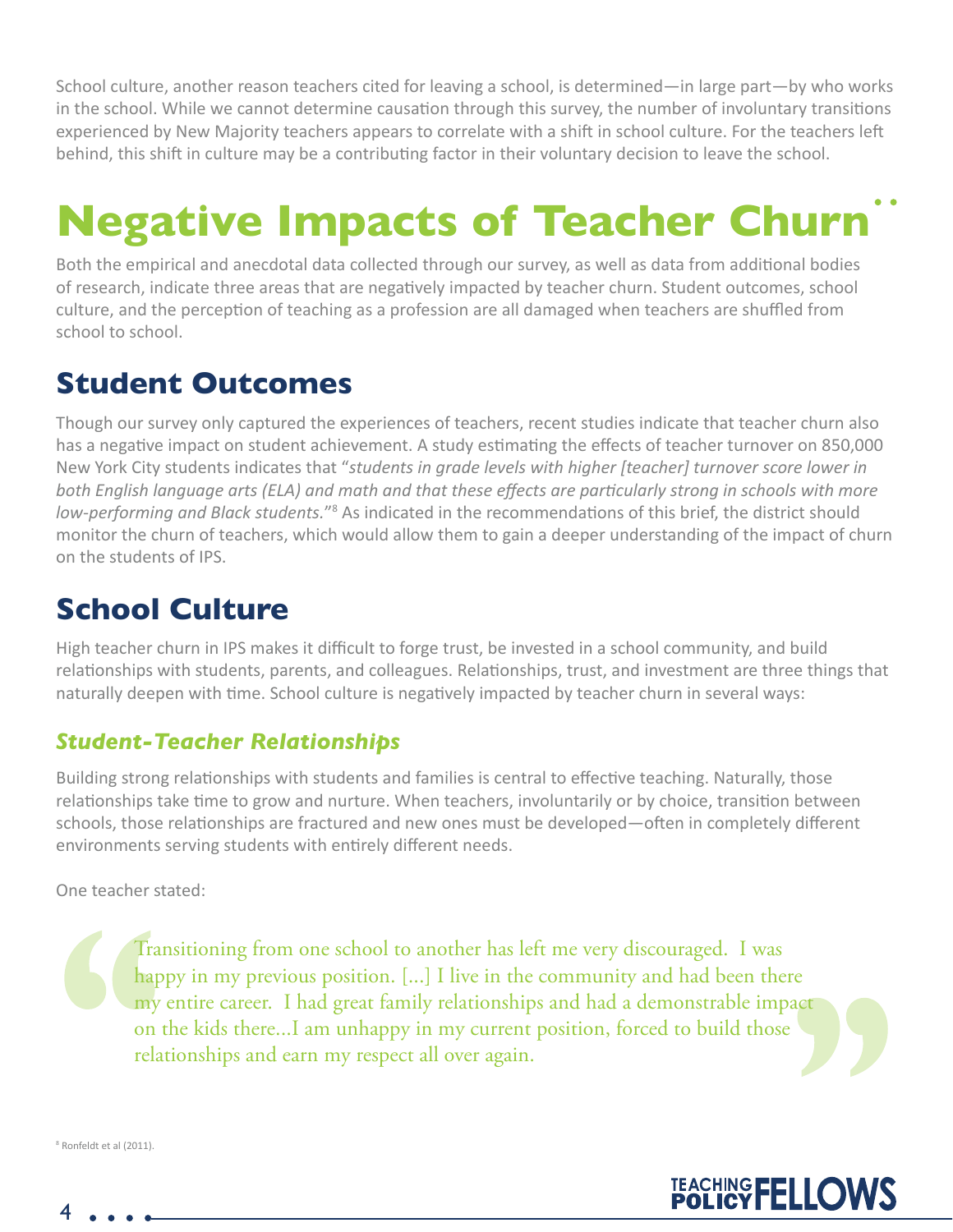### *Collegial Relationships*

Additionally, the culture among colleagues is damaged when teachers leave. As colleagues work together over several years, advances can be made in curriculum, mentoring, and teaching and learning techniques. If teachers are continually shifting, it is difficult to do any of these things. Allison, an IPS teacher, expressed that although movement has been "positive because I have met many new colleagues and learned new skills for my career, [...] it has been frustrating because I found a team that works incredibly well, and I have to leave and become the new teacher somewhere else. Another teacher stated that "transitions make creating a culture of understanding, respect, and collaboration extremely difficult."

### *Continuity for Staff and Students*

With a large percentage of teachers shifting to different schools each year (or even within a school year), school communities and cultures are being built on thin foundations, making it difficult for staff members to develop deep connections to the communities they serve.

As one teacher put it,

I would feel closer to my school if I was able to stay for a longer time. After four schools in three years, I am starting to feel as if I were an NFL free agent. I am not as loyal to IPS as I would be because I now know that I can be switched at any time. However, I will always be loyal to the students.

Another teacher, after being in three different schools before October (barely two months into the school year), noted that it's "difficult to trust the system."

The more a district moves you around, the less connection you feel towards the school and the less loyalty you have to the district. *—IPS teacher*

## **Valuing and Developing Great Teachers**

Research shows that the classroom teacher is the single most important factor in determining student success. Recent findings also indicate a wide range of ability levels among teachers in the profession. If the district aims to improve educational outcomes for students, it needs to strategically develop teachers and value them as professionals. Teacher churn hampers both of these efforts.

### *Finding a Fit*

The 50 percent of New Majority teachers transitioning schools within the first two years of their careers suggests that the district has not created an environment in which teachers are treated as valued professionals or integral members of unique school communities. Rather, survey respondents indicate that teachers are being shuffled around irrespective of their "fit" within a particular school community.

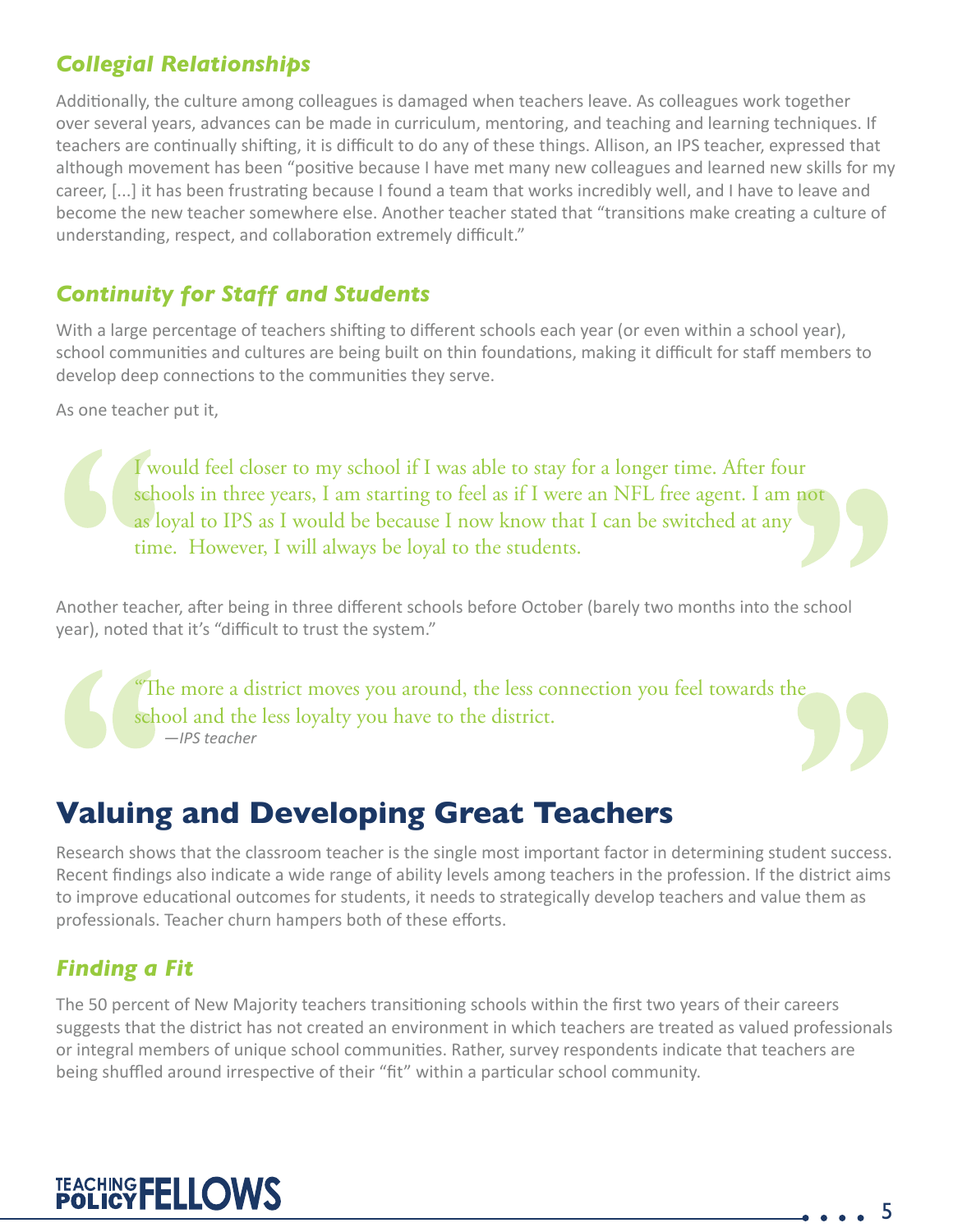The operating assumption that any teacher can fill any vacancy at any time and achieve adequate results strengthens the perception that teachers are interchangeable parts, or merely cogs in a machine. Why would high-quality teaching candidates want to work in a district that moves teachers with such frequency? Why would high-performing teachers want to remain in a district that has shuffled them around or might shuffle them around in the future? This practice, combined with more competitive compensation in surrounding districts,<sup>9</sup> will drive teachers out of the district over time.

### *Professional Development*

In addition to negatively affecting school culture, frequent churn can also hold back a teacher's ability to develop professionally and to improve her craft. Teachers caught in the churn are often required to teach new courses or different grade levels. This requires them to spend time with each move becoming familiar with new curriculum and developing new lesson plans rather than honing their craft while teaching a familiar course or grade level. One teacher said, "I can never catch any momentum. I'm constantly teaching something different and have to re-plan every year." Another said: "I have never taught the same grade and subject two years in a row. It makes it really hard to enjoy work because I am never tweaking my skills—only developing them. This adds to stress levels and makes it hard to feel good about what I am doing."

Teachers also explained that the lack of stability and consistent feedback made it difficult to improve their performance. One teacher said,

When teachers are passed off from one administrator to another, they do not have an evaluator or mentor at their building who sees them develop over time, so it is hard for them to receive feedback that is tailored towards their needs and reflective of their growth over time.

For a new teacher, who is questioning her ability and struggling to improve quickly, I felt like our administration and the district saw me as a commodity to move around as they deemed fit. No one had a conversation with me or seemed to care about me and my development.

### *Timing is Everything*

Notifications of these assignment switches often take place either days before a new school year begins or even during a school year. With such little notice, teachers are not able to plan ahead for the content they will teach that year. The inability to plan ahead decreases teachers' effectiveness and requires them to play constant catch-up. In our survey, many teachers cited the stress and burden of time and money required to move supplies from school to school and to invest in new age-appropriate materials. Once teachers got physically settled, becoming comfortable teaching in their new assignment often took much longer.

Teachers who changed buildings also found themselves spending time worrying about many concerns besides instruction. "When you transition it is a huge change," said one teacher. These adjustments again divert time and energy away from improving as a teacher.

You begin all over. You must learn the community, culture, students, staff, and rules/expectations that particular school has. In addition, [you must learn] where things are located within the school, copy, laminator, poster maker, and who to go to for help. It really reminds me of my first year teaching...learning it all again.

9 Teach Plus (2010). *The Cost of Loyalty: Teachers' Stay or Leave Decision in Indianapolis Public Schools*. Indianapolis: Teach Plus.

## TEACHING FELLOWS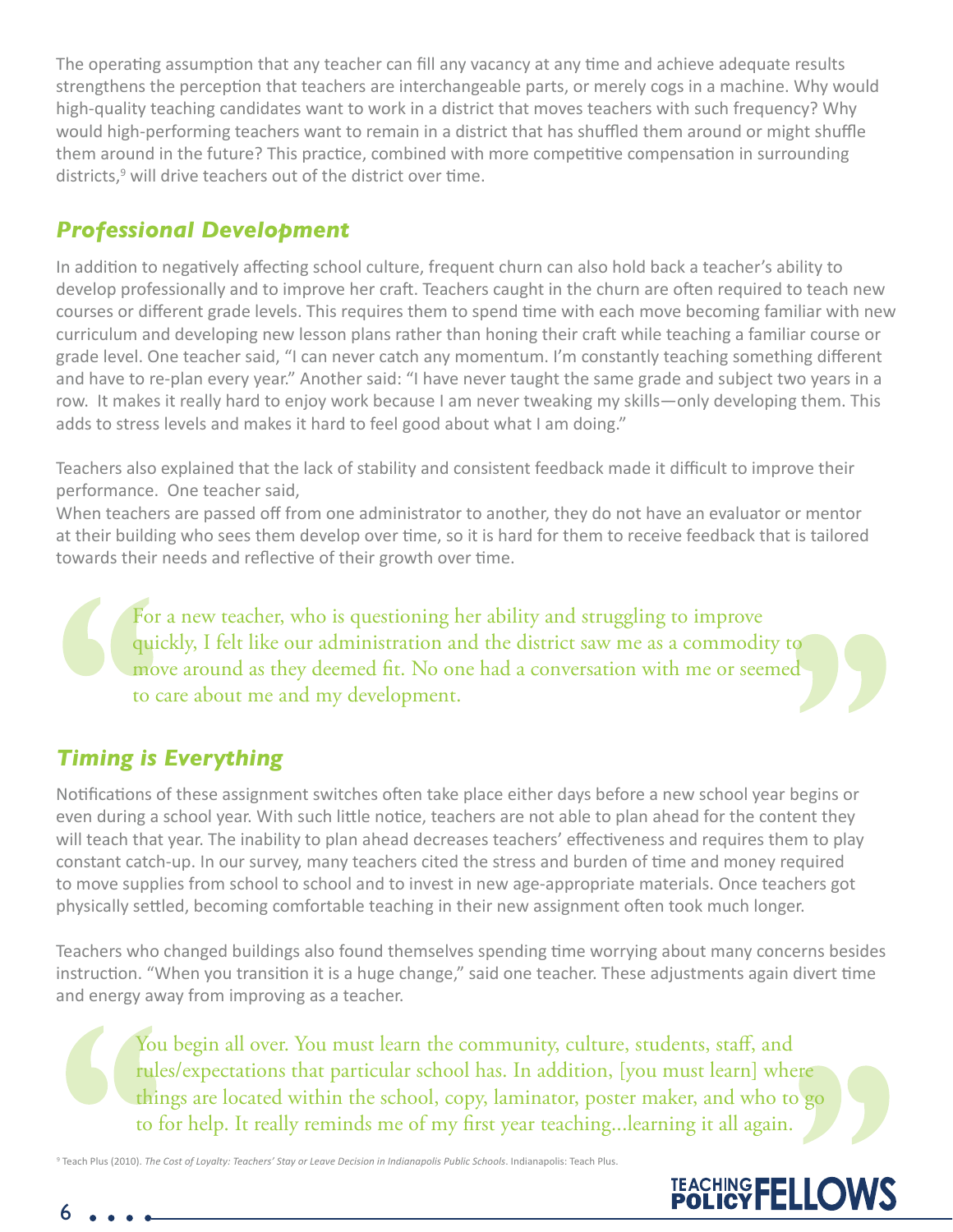### *Lacking Leadership*

For teachers who chose to leave an IPS school, little was done to prevent turnover. One teacher surveyed said, "[My previous school] lacks the administrative leadership to make successful teachers feel good about staying. What's even worse: the district does not seem to be making the administrative cuts that it needs to be to remedy this situation. I did not receive the instructional leadership I needed and wanted as a teacher." The school culture of a building begins with school leadership and is implemented by an invested building faculty. Too many teachers are leaving by choice because of a lack of leadership, and too many teachers who invest time and energy into becoming a part of the fabric of a school are moved involuntarily. Both of these are detrimental to students and school communities.

## **Recommendations**

**1. Track, publish, and use data on teacher churn in Indianapolis Public Schools to inform future policy.** We recognize the limitations of the data presented in this brief, as it was self-reported by teachers. The scope of teacher churn cannot be fully assessed without a specific plan for data collection at the district level. The district should track and publish school level data on teacher churn and retention. This should include the percentages of teachers moved involuntarily and voluntarily. If teachers move voluntarily, they should be surveyed as to why they have chosen to move. If teachers are leaving the district or the profession, this should be noted, as well as their reason for leaving through an exit survey.

As teacher evaluation is implemented with more fidelity, IPS could use a wealth of data to determine where its most effective teachers are going and why. The district could make strategic decisions about school leadership, teacher placement, teacher retention, salary, and a host of other issues. Teachers, in turn, could make strategic decisions about where they want to work.

#### **2. Centralize the enrollment of Indianapolis Public Schools and charter schools that reside within the district.**

The ability of the district to accurately project student enrollment is hampered by the fact that a large charter sector serves the same population of students independently from the district. If a joint office managed enrollment for both district and charter schools, both district and charter schools would have more accurate, real-time information on enrollment numbers, and therefore more accurate, real-time staffing needs. This would allow the district to strategically manage the churn.

#### **3. Decrease the mobility of school leaders and develop strategies for teacher retention.**

Teachers outnumber principals nearly 20 to 1 in the district. Teachers want to follow effective school leaders and often elect to change schools under poor leadership. By moving one effective leader out of a building, the district destabilizes the building they leave behind. Those teachers left behind are faced with the choice of staying or going under the new leadership.

Principals have the power to increase teacher retention through specific, tangible strategies. The district must help principals develop these skills and an effort to decrease voluntary transfers of effective teachers.

#### **4. Prioritize the needs of developing teachers and recognize the leadership of effective, experienced teachers.**

Public Law 90 requires that teacher displacement be based on performance rather than seniority. Now that teacher churn is no longer based on seniority, the district can think strategically about how it works to develop, rather than turn over, new talent.



 $\bullet$   $\bullet$   $\bullet$  7